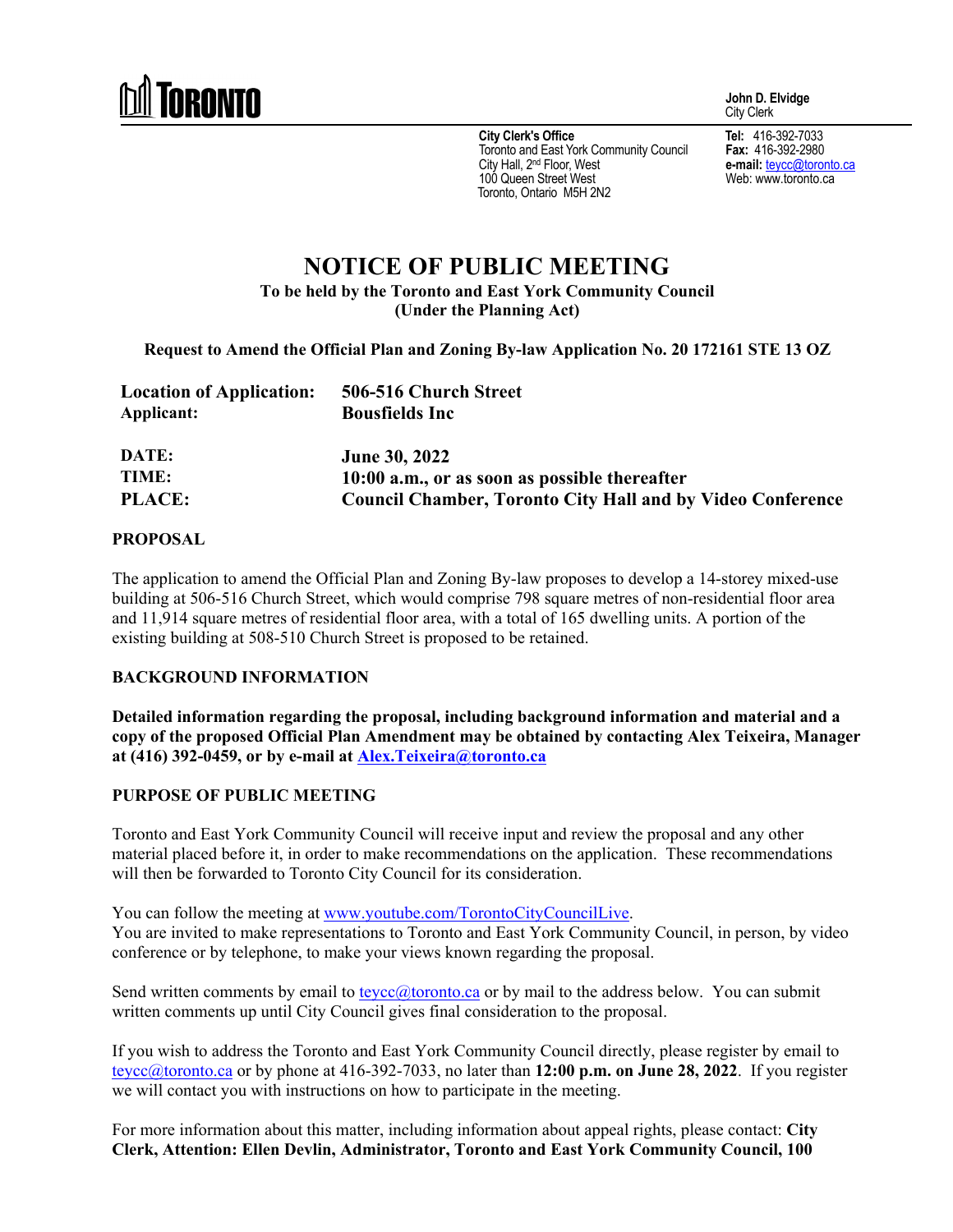### **Queen Street West, Toronto ON M5H 2N2, Phone: 416-392-7033, Fax: 416-392-2980, e-mail: teycc@toronto.ca.**

The Community Council may request you to file an outline of your presentation with the Clerk.

**Special Assistance**: City Staff can arrange for special assistance with some advance notice. If you need special assistance, please call 416-392-7033, TTY 416-338-0889 or e-mail teycc@toronto.ca.

## **FURTHER INFORMATION**

**If you wish to be notified** of the decision of the City of Toronto on the proposed Official Plan Amendment and/or passing or refusal of the proposed Zoning By-law Amendment, you must make a written request to the City Clerk attention: Ellen Devlin, Administrator, Toronto and East York Community Council, at the address, fax number or e-mail set out in this notice.

**Official Plan and Zoning By-law Amendments Appeal:** If a person or public body would otherwise have

an ability to appeal the decision of the Council of the City of Toronto to the Ontario Land Tribunal but the person or public body does not make oral submissions at a public meeting or make written submissions to the City of Toronto before the proposed Official Plan Amendment is adopted or refused, and the Zoning By-law Amendment is passed or refused, the person or public body is not entitled to appeal the decision and may not be added as a party to the hearing of an appeal before the Ontario Land Tribunal unless, in the opinion of the Tribunal there are reasonable grounds to do so. You may submit comments to the City Clerk, attention: Ellen Devlin, Administrator, Toronto and East York Community Council, at the address, fax number or e-mail set out in this notice.

**People writing or making presentations at the public meeting:** The *City of Toronto Act, 2006*, the *Planning Act*, and the City of Toronto Municipal Code authorize the City of Toronto to



collect any personal information in your communication or presentation to City Council or its committees.

The City collects this information to enable it to make informed decisions on the relevant issue(s). If you are submitting letters, faxes, e-mails, presentations or other communications to the City, you should be aware that your name and the fact that you communicated with the City will become part of the public record and will appear on the City's website. The City will also make your communication and any personal information in it - such as your postal address, telephone number or e-mail address - available to the public, unless you expressly request the City to remove it.

Many Committee, Board and Advisory Body meetings are broadcast live over the internet for the public to view. If you speak at the meeting you will appear in the video broadcast. Video broadcasts are archived and continue to be publicly available. Direct any questions about this collection to the City Clerk's Office at 416- 392-7033.

Compliance with Provincial laws respecting Notice may result in you receiving duplicate notices.